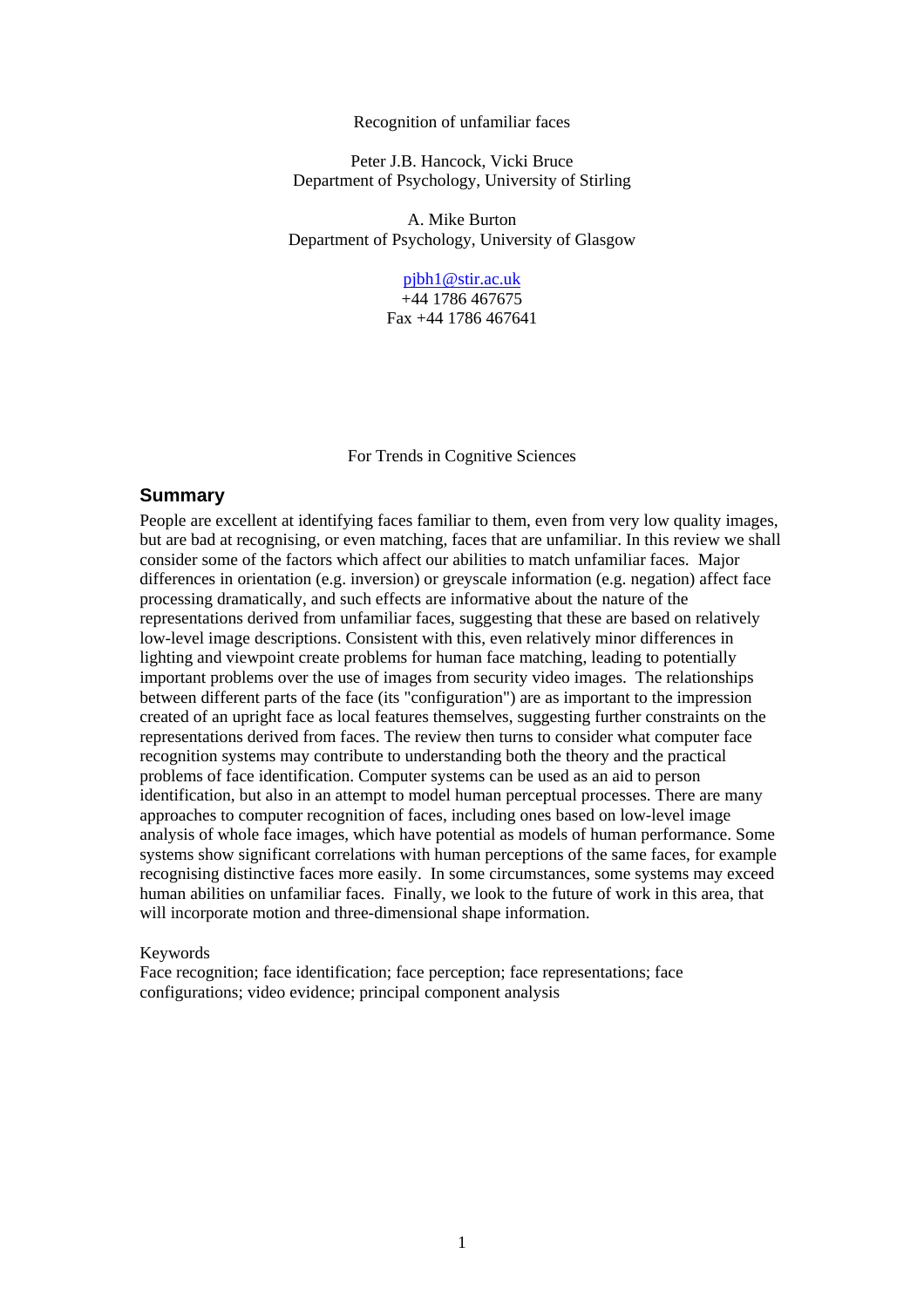## **Human face recognition**

It is commonly held that humans are rather good at recognising faces. We do generally identify familiar faces with little effort, despite possibly large variations of lighting, viewpoint, expressions and "disguises" such as beards, spectacles and hats. Moreover, familiarity with a face permits identification even from very low quality images<sup>1</sup>. Some early experiments appeared to show a similar facility with unfamiliar faces, with participants able correctly to identify large numbers of target images from distracters. However, it has become clear that such abilities have more to do with picture recognition than face recognition and that our ability to remember, or even to match, unfamiliar faces is rather poor.

It is this much harder task of unfamiliar face processing which is the main subject of this review, though comparisons between familiar and unfamiliar face processing will also be included where these may throw light on unfamiliar face processing. Recognising and comparing unfamiliar faces are tasks of obvious importance to the practical problems of identifying people glimpsed or filmed at the scene of a crime, and understanding such processes is important for facilitating automatic methods of identification to supplement human vision. Problems of eye-witness memory for briefly viewed faces have been noted for some 25 years or so, but with the increased use of surveillance cameras for recording events in public places, it is timely now to reflect upon factors which may affect human abilities to compare faces visually as well as affecting memory. The first part of this article provides an overview of what is known about our abilities to recognise and match unfamiliar faces. We consider how these abilities are affected by variations in imaging conditions (viewpoint, lighting) and by intrinsic properties of individual faces (e.g. their distinctiveness). We then describe some computer systems which have been developed to recognise faces, and consider how well their performance compares with humans. Few of these systems, however, were developed explicitly with the aim of modelling human recognition processes. In the final part of the article we consider what additionally can be learned about human face recognition abilities from attempts to model it.

We may usefully divide the problems associated with face recognition into two types: imaging problems, such as variations in viewpoint and lighting; and those inherent in the structure of faces, such as their configuration or distinctiveness. The distinction is, however, not entirely clear-cut, for example there is evidence that face-specific processing is used to solve the problem of recognition across different viewpoints. We first consider the effects of viewpoint and lighting, before turning to more face-specific issues such as configuration and distinctiveness.

## *Viewpoint and orientation*

Much of the work on face perception has focussed on front views of faces, but a face is a complex 3D object, which must be recognised across different directions of lighting and despite rigid changes in viewpoint and non-rigid variations in expression.

There seems to be some advantage in recognition and memory for an angled view - often set at 20, 30 or 45 degrees rotation from frontal (the "3/4" viewpoint). In various studies this has shown up as an advantage for study, test, or both, of 3/4 views compared with frontal views or profiles (which usually produce poorest performance). This is partly because such views lie between frontal and profile and therefore there is less possible change in orientation between learning and test when changed views are used. However, that is not the whole story, as the recognition rates when there is no change of orientation are highest at 3/4 view, confirmed again by O'Toole et al.<sup>2</sup> Hill et al.<sup>3</sup> found that while generalisation from one profile to the other was poor, generalisation from one 3/4 view to the other was very good. Performance at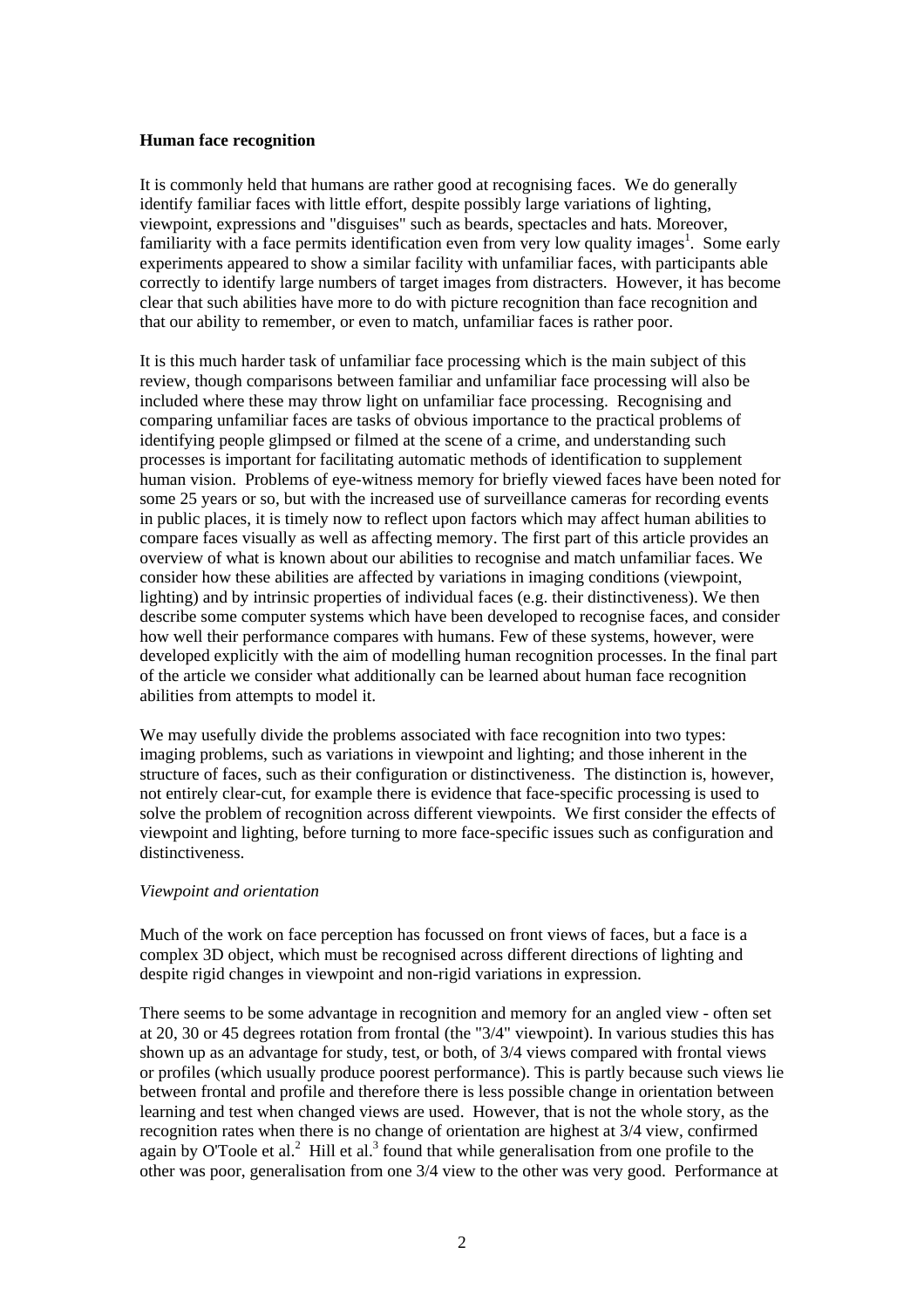profile may be bad because it obscures the configural information that underlies normal face processing.

Inverting a face causes particular problems with identification, thought to be caused by disruption of the processing of the configuration of the face, discussed further below. The fall-off in recognition with increasing change of viewpoint between learning and test is larger for inverted faces than for upright ones,<sup>4</sup> suggesting that face-specific processes are normally used to help solve the viewpoint problem. O'Toole et al.<sup>5</sup> looked in detail at the pattern of responses for different faces and concluded that there are two separable components that contribute to recognition performance at differing viewpoints. One correlates with performance between frontal and 3/4 views, the other with performance between 3/4 and profile views. The facial characteristics underlying these components are not clear, but might be something to do with global and local distinctive features, respectively.

## *Lighting and negation*

Photographic negatives invert the pattern of brightness across the image, and are extremely difficult to recognise, even harder than inverted images.<sup>6</sup> This has implications for the mechanisms underlying human face identification. In principle it should be possible for a human observer to derive information about the size and position of facial features from a negative: edges will still show as luminance gradients. Thus the difficulties experienced with negative images suggest that visual representations of faces are closely tied to properties of the original images of the faces, rather than based on derived measurements.

Line drawings of faces are equally easy (or difficult) to recognise whether black on white or white on black, suggesting that it is information about shading that is disrupted by negation. This was tested by Hayes et al.<sup>7</sup> who showed that two-tone images could be recognised equally well in negative if first filtered by a high pass spatial filter, which leaves only edges in the image. Lower spatial frequencies contain the information about shading, shown above to be beneficial for identification. If these are negated, perception of the underlying shape may be impaired.

The effects of photographic negation on an image resemble those of lighting from below. Such lighting also disrupts identification, as shown by Johnston et al. $8^{\circ}$  They also showed that bottom lighting ameliorated the effects of negation or inversion on identification rates. So an inverted or negated familiar face is easier to recognise if it has also been bottom-lit, implying that inversion has some effect on perception of shape as well as disrupting processing of the configuration.

Hill and Bruce<sup>9</sup> investigated the effects of lighting direction on a face-matching task using 3D surface images of heads. Pairs of images were shown and participants had to decide whether the same person was shown in each. Matching the images, even with the same viewpoint, was much harder when the direction of lighting differed. Again, this suggests that representations preserve image properties, since similar contours could be derived from heads lit from different directions. Matching across different viewpoints was easier when both were lit from above than when both were lit from below.

While negating the luminance of an image disrupts face processing, Kemp et al.<sup>10</sup> demonstrated that changing image hues does not. They produced face images in which either the luminance, the hue or both were negated. Recognition of familiar faces was impaired by the change in luminance, but not by hue. However, recognition memory for pictures of unfamiliar faces was affected by changes in hue, suggesting that initial picture memory is hue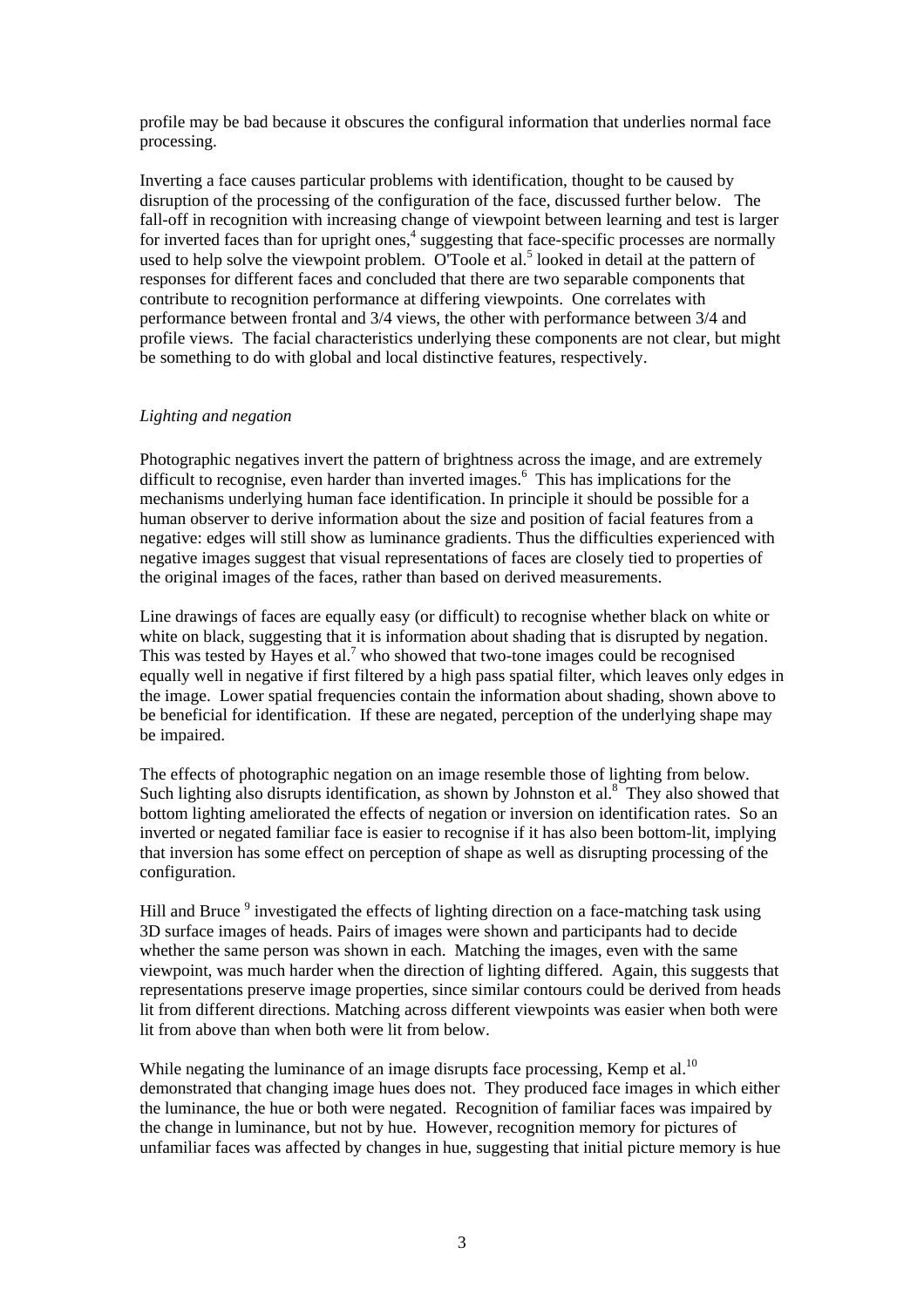dependent, but that this variability gets excluded in the process that accompanies familiarisation with a face.

# *Configuration*

A number of strands of evidence indicate that the relationships between different face features (their "configuration") are as important for the overall impression given as the components themselves. We seem particularly sensitive to the configuration of upright faces - inversion removes this sensitivity. The most dramatic example of this is probably the "Thatcher illusion"  $11$  illustrated in Figure 1.



Figure 1. The "Thatcher" illusion so-named because a picture of Margaret Thatcher's face was originally used by Thompson<sup>11</sup>, is here illustrated using Peter Hancock's face. Rectangles of a face image containing the eyes and the mouth are cut out and inverted. Viewed upside down, it is difficult to see anything amiss, but when seen the correct way up, the altered face is hideous. Inversion of the whole face disrupts our ability to perceive the illegal alignment of features, and the effect is seen with unfamiliar faces as well as familiar ones.

Inverting a picture of anything that has a correct way up makes it harder to recognise, but the effect on faces is disproportionate<sup>12</sup>. Recently Farah et al.<sup>13</sup> have shown that the disproportionate effect of inversion on faces extends to the perceptual level. Using a rapid presentation same/different task, they showed that the performance with faces deteriorated more with inversion than with words or images of houses.

An elegant demonstration of our configural perception of faces, and the ability of inversion to disrupt it, was given by Young et al.<sup>14</sup> They combined the top half of one face with the bottom of another. When correctly aligned, it was hard to recognise the individual identities of the two halves. If misaligned, identification was much easier. When the faces were inverted, this difference disappeared. It is apparently easier to concentrate on the features of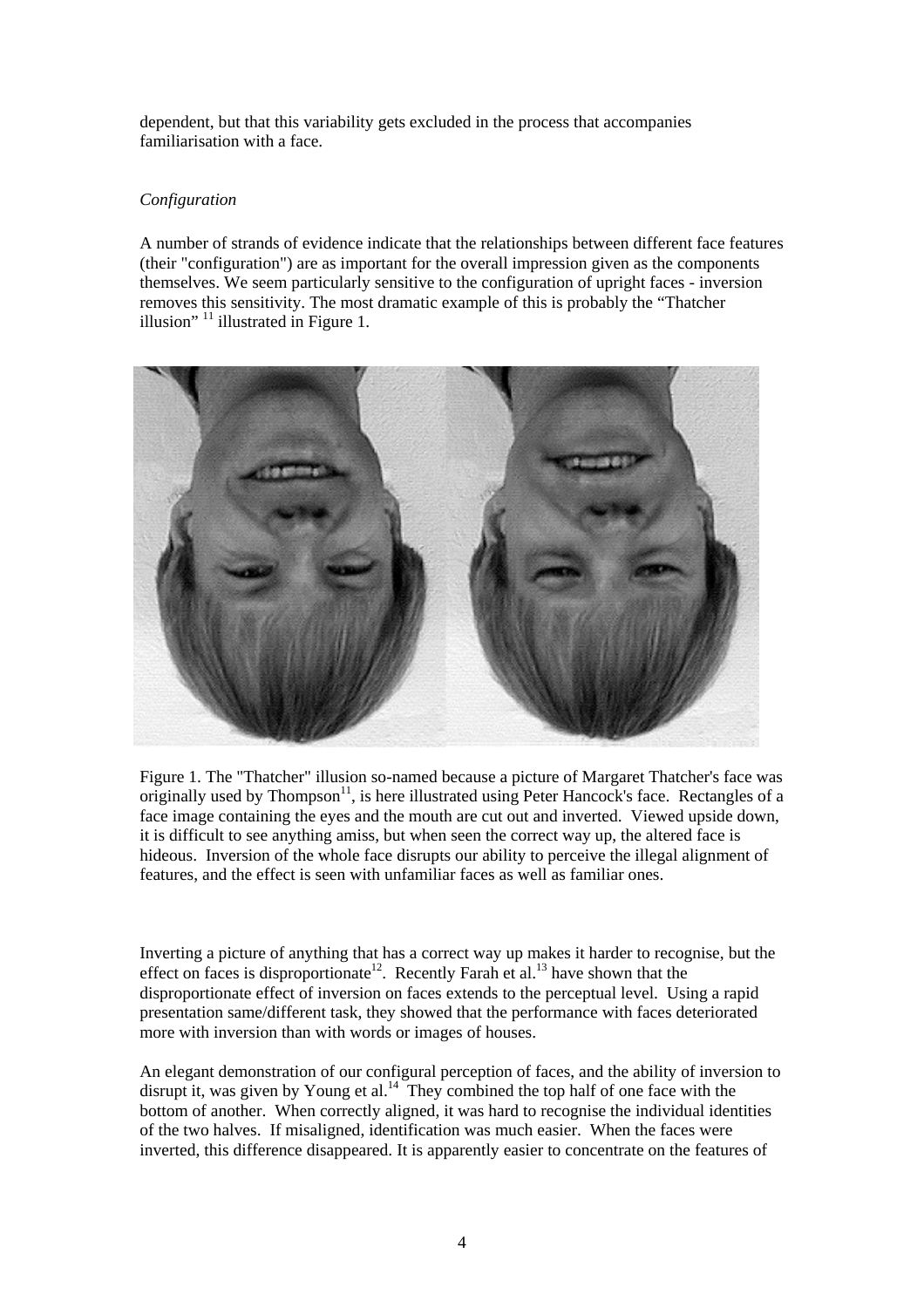the relevant half of the face when interference through configural processing from the more distant parts of the composite face is removed following inversion.

What do we mean by "configuration"? Work by Bartlett and Searcy<sup>15,16</sup> indicates it is the ability to perceive spatial relationships between features which is disrupted by inversion. They modified images of faces, moving features about to produce configurations which, when viewed normally, are clearly unreasonable, with, for example, much too big a gap between mouth and nose.



Figure 2. Which of the two side images differs from the one in the middle? Now turn the journal upside down. Spatial displacements of features (left, this way up) are readily seen in upright faces but become virtually invisible with inverted ones. In contrast, local changes such as thickening of the eyebrows remain readily detected in inverted faces. These manipulations have been made to a picture of Mike Burton's face.

When the images were inverted, the "grotesqueness" ratings were much lower. However, when the faces were modified by making a change to a particular feature, such as adding vampire teeth, inversion had relatively little effect. Leder and Bruce<sup>17</sup> showed that similar modifications also affected memorability of unfamiliar faces. Faces rendered more distinctive either by modification to a local feature or by changing the relationships between features were both more memorable than the unaltered originals when viewed upright, but only the locally altered faces were better remembered when inverted (see Figure 2). Other researchers (e.g. Tanaka and Farah<sup>18</sup>) have suggested that configural means "holistic" - the upright face pattern may not be decomposed into parts or features at all. A related suggestion, more compatible with the key role of spatial relationships, might be that the features important for face perception include a number of global features or "metric" *variations* 19 as well as "simple" local features such as eyes or nose.

It is difficult to explore these issues empirically, since any change to a local feature tends also to change spatial relationships, the "holistic" pattern of the face, and any more global features we might propose. Leder and Bruce<sup>20</sup> provide some evidence supporting spatial relationships over "holistic" processing, but the jury is still out.

Recent advances in fMRI have enabled the effects of inversion on brain activity to be studied. It has been found that when faces are inverted, there is a relatively larger response from the cortical areas involved in normal object perception.<sup>21,22</sup> The response from the fusiform "face area" was undiminished, suggesting that while face-specific processes continue to operate for inverted faces, there is a greater contribution from normal object areas.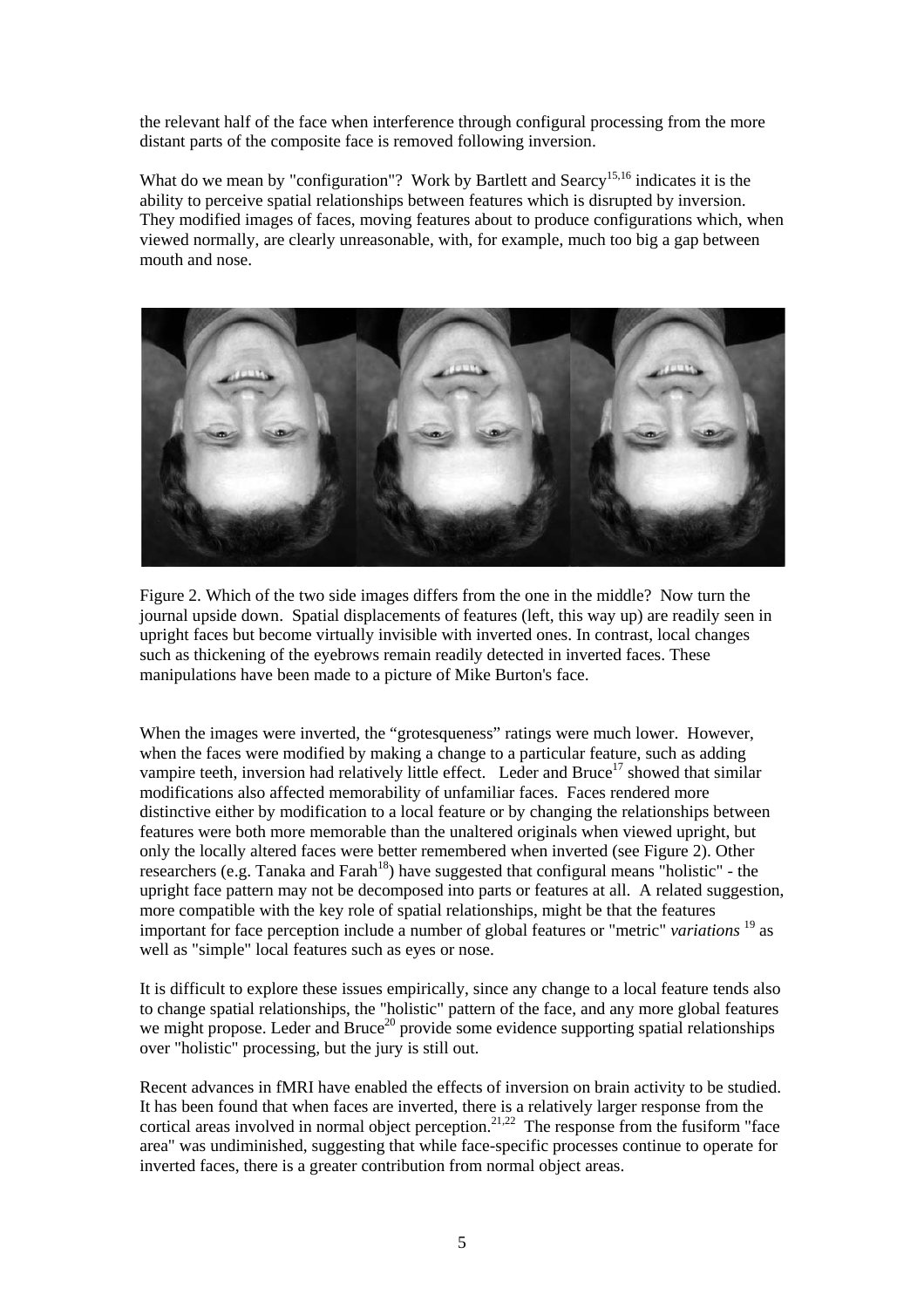#### *Distinctiveness and face space*

The way we perceive a face affects the likelihood that it will be remembered. The most obvious characteristic is that of distinctiveness: unusual faces are better remembered than typical ones. Numerous studies have shown that faces rated as distinctive (e.g. "how easy would it be to pick this person out in a crowd?") are subsequently better recognised on test.<sup>23</sup> Faces rated as typical are more likely to give rise to a false positive recognition. Distinctiveness also affects how quickly a known face is identified.<sup>24</sup> Thus someone with a striking face such as Arnold Schwarzenegger would be more rapidly identified than someone who is more typical, such as Leonardo diCaprio. Where the task is to identify whether an item is a face or a non-face (with non-faces constructed such that features are rearranged), distinctive faces are at a disadvantage, whether familiar or unfamiliar.

A caricature, produced either by an artist or by a computer, emphasises the differences between a face and the average. Line drawings that are rather poorly recognised if veridical are better identified when caricatured.<sup>25</sup> A caricatured photograph of a famous person may be rated as a better likeness than the original.<sup>26</sup> One interpretation of the effect of caricaturing is that moving a face away from the relatively crowded centre of face space (see below) increases the average distance to other known faces, effectively increasing distinctiveness and facilitating recognition.<sup>27</sup> Caricature effects are most often observed in already familiar faces, though occasional effects have been reported with unfamiliar ones too.<sup>28</sup>

A popular way to conceptualise our internal representation of faces is that of a face space.<sup>29</sup> There are hypothesised to be a number of dimensions upon which a face can be measured, so that a given face can be described by a location in a multi-dimensional, usually Euclidean, space. This type of face space model has been used to offer accounts of effects such as distinctiveness and caricature on recognition e.g.<sup>30</sup>. These accounts rely on ideas such as the relative density of different parts of face space, and on the distance between particular representations within the space. Recent work provides insights about the possible nature of the space. $31,32$ 

There are a number of candidates for what the underlying dimensions might be. One way to tackle this is to perform multi-dimensional scaling (MDS) on human similarity ratings. An example is given by Busey<sup>33</sup> who found that six identifiable dimensions accounted for three quarters of the variance in a set of images of bald men: age; race; facial adiposity (plumpness); facial hair; aspect ratio (short-fat/long-thin); and facial hair colour. When target faces are not bald, hair colour and style is an important dimension. An alternative approach is to perform a statistical analysis, such as PCA (see Box 1), on a set of face images, and to establish whether there are correspondences between the derived components and human performance. A number of studies have found such correlations<sup>34-36</sup> but it is often hard to give labels to the dimensions. PCA may offer a feel for the dimensionality of the space: e.g. Scheuchenpflug found that 13 components best described the human data. However, such computer-derived measures still fare relatively poorly in accounting for human data. Dailey et al.<sup>37</sup> attempted to model human recognition performance using descriptions given by PCA, Gabor wavelets and human MDS data (from Busey<sup>33</sup>). The human MDS data gave a much better account, especially when paired with a kernel density estimation model that allocated bigger kernels (regions of face space) to more distinctive faces.

## *Failures of recognition*

Early work on face recognition in the laboratory suggested that recognition rates for unfamiliar faces could be high. However, early attempts to test recognition in the field $38$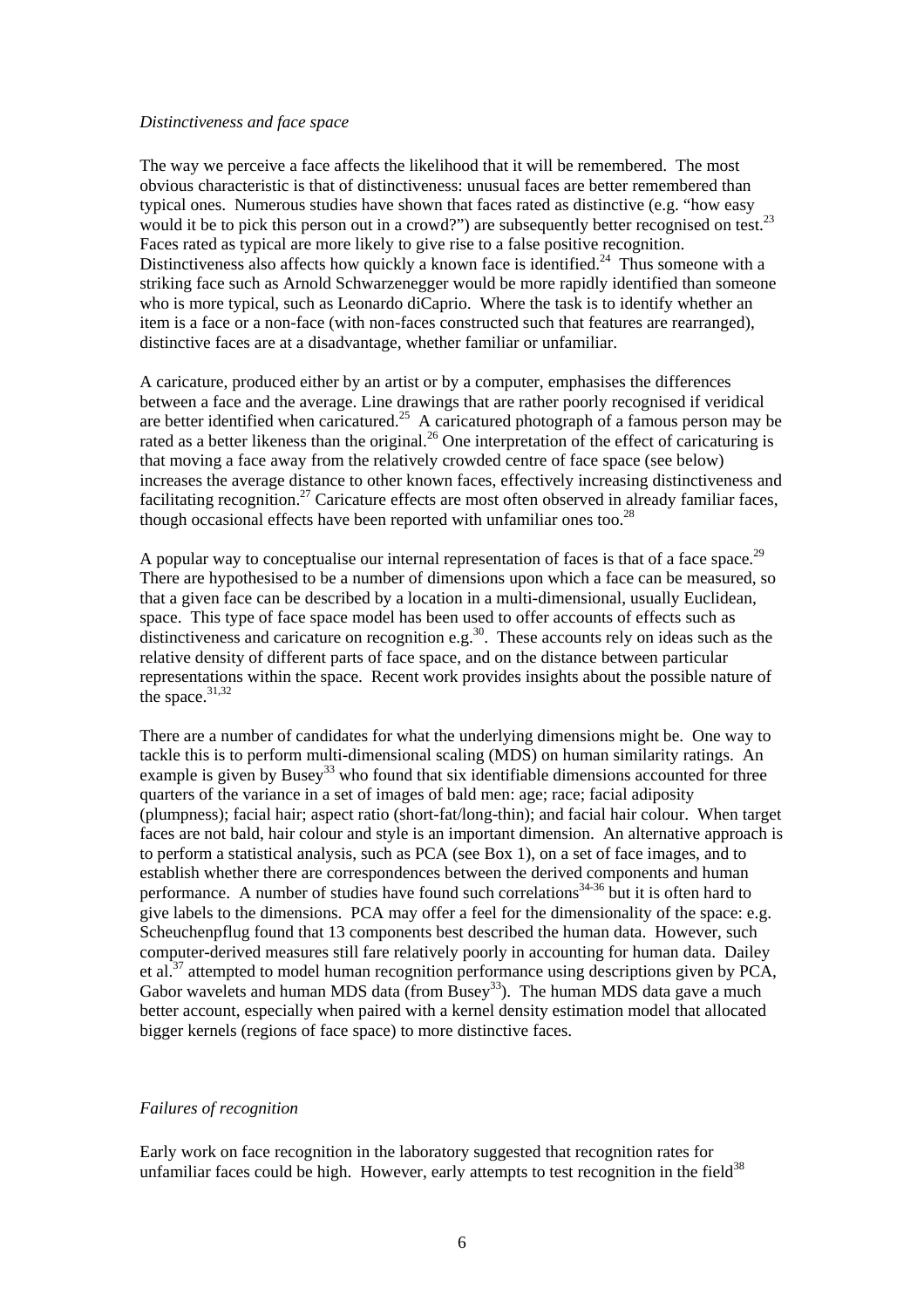indicated that real-life performance was much worse. Participants were asked to spot a "suspect" in a shopping area and met with almost complete failure. A number of cases of misidentification leading to criminal conviction have also highlighted the difficulty of recognition of unfamiliar faces. A current concern stems from the rise of closed circuit video surveillance of public areas, with most major town centres in the UK now covered with cameras. Increasingly, suspects are caught in the act on video and there follows a requirement to identify the individual concerned. While presentation of the video evidence may elicit a guilty plea, there are increasing numbers of cases where a misidentification has been claimed.

Recent work in our group has been investigating the ease with which video images can be matched with photographic stills. If the viewer is familiar with the target, performance is extremely good, even with very poor quality video.<sup>1</sup> When the same video clips are shown to observers unfamiliar with the targets, performance is much worse. Even with high quality video, matching to photographs is surprisingly error-prone. Bruce et al.<sup>39</sup> used stills from a VHS video, recorded on the same day as Photo-CD quality still images. A video still was presented along with an array of 10 photographs of men chosen to be of similar general appearance to the target. The participants' task was to decide whether the target was present in the array. Even when viewpoint and expression matched, the average performance was wrong 30% of the time. Changes in viewpoint or expression caused even more errors.

Poor performance is found even when the task is made simpler as illustrated in Box 2. Here, participants are told (correctly) that the target person is present, and they simply have to choose which one is the match. Even in this case, error rate is about 20% on average, with some faces giving rise to very high error rates. These are very surprising results. There is no memory load on subjects, and no requirement to make a decision quickly. So, even when given free-viewing conditions and simply asked to match a face presented at the same time as a line up of 10 photos, subjects perform surprisingly poorly. These studies have shown that there was little effect of using colour rather than greyscale images, and perhaps more surprisingly, the use of animated video clips rather than stills does not improve performance in these matching tasks. This suggests that the visual comparisons of such unfamiliar faces are based on relatively low level image comparisons, which are not helped by more abstract 3D information that might be extracted as a result of movement. More work is required to identify what aspect of the matching is causing the high failure rate. Possibilities include different non-linearities in the brightness between video and still photograph, and different perspectives from the two lenses. Whatever the cause, it is clear that human matching of unfamiliar faces is far from infallible even under seemingly ideal conditions. Not surprising then, that there are moves towards using computer based matching systems in an attempt to help out. To be useful, an automatic solution to this problem will have to out-perform humans, clearly an ambitious aim.

# **Computer recognition**

Automated face recognition has obvious commercial and security applications and there are a wide variety of approaches.<sup>40</sup> The problem for automatic systems is the same as for humans: at an image level, the variability in the appearance of a given face under variations of lighting, pose and expression far exceeds the variation between two different faces under the same conditions. A useful system has to find a way through the extraneous variability to reach identity. Even the task of finding a face in an image, normally effortless for humans, is computationally complex and difficult to achieve.

A complete overview of the range of computational approaches is beyond the scope of this article, see Chellappa et al.<sup>40</sup> and Grudin<sup>41</sup> for recent comprehensive reviews. Instead we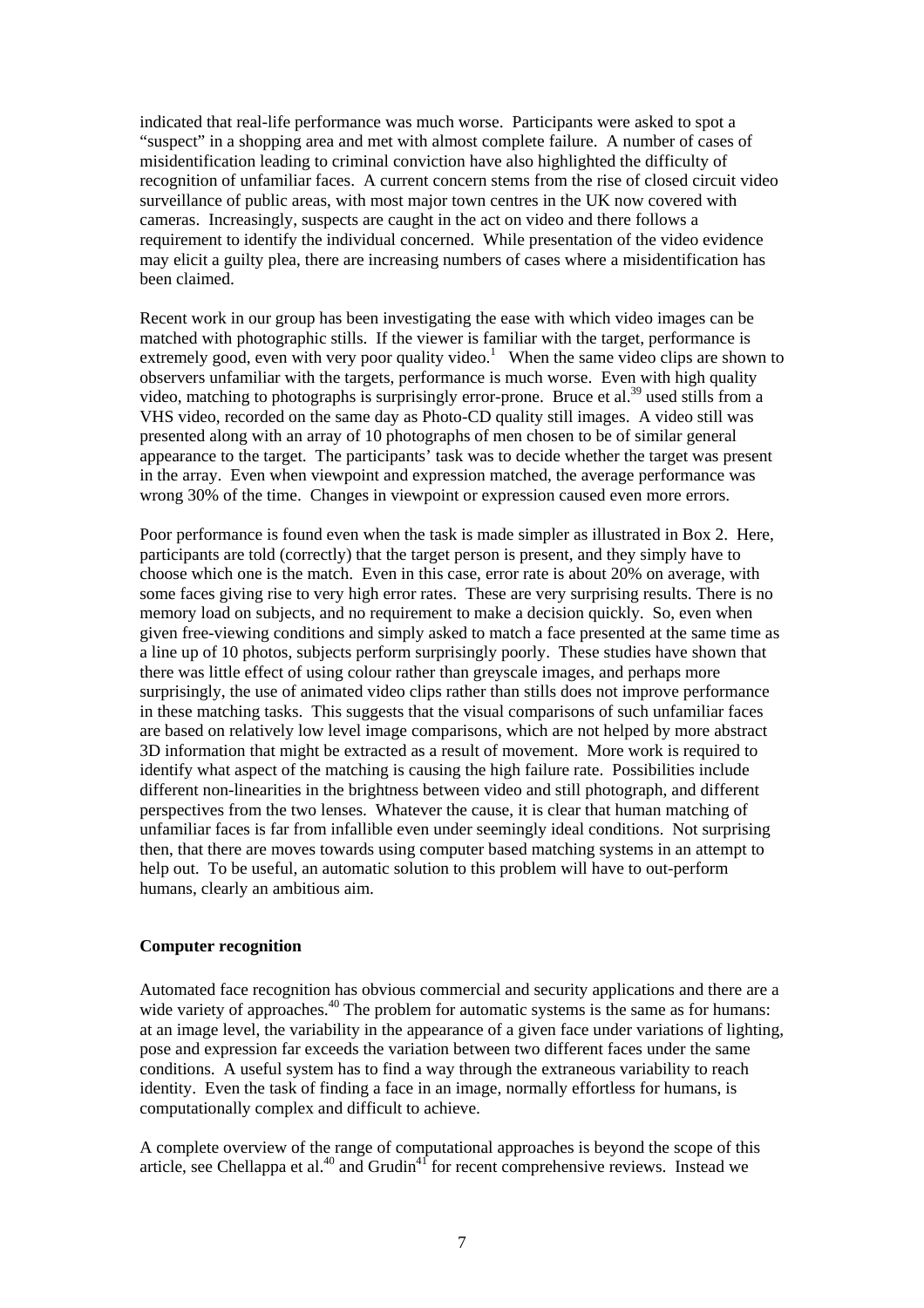shall look at a small number of systems that have been studied more intensively and for which comparisons exist. Comparing the results from different papers is difficult because of the variability of training and test sets. Unless the faces used have been collected very carefully, it is quite possible for extraneous variables, such as background, clothing or subtle changes in lighting, to provide cues to identity. This is particularly a problem with self-organising models, which will adapt themselves to whatever cues are present. More constrained models, with some notion of the structure of a face built in, are less likely to be fooled.

In order to allow proper comparisons, the same face set needs to be used with different systems. A controlled series of comparisons has been carried out using the FERET database.<sup>42</sup> The database is in two parts, a public set that may be used during development of a system and a hidden test set used to conduct comparisons. We shall look briefly at the technology underlying some of the more successful systems in the FERET competition.

Computer-based approaches to face recognition usually have two main stages: an image processing stage, where the face image is converted to an internal representation, followed by a matching stage, where the target is compared to the stored representations of known faces. Although the evidence is that humans use a rather holistic representation for faces, a number of computer-based approaches continue to use purely feature-based representations.43 Brunelli and Poggio<sup>44</sup> compared such a template-based feature matching system with one that used geometrical features such as the shape and position of mouth and nose and found the former to be more successful. At the other extreme are purely holistic representations, such as PCA on whole face images. Falling in-between are systems that use local feature representations, but which then code the relationships between them. Note that the local features used may not correspond with our idea of features, for example, the output of a localised Gabor filter, rather than a nose.

The simplest kind of matching is to compute a distance, often Euclidean, between the target and each of the stored representations. The closest is taken to be the match, usually subject to some threshold in order to reduce the chances of false identifications. This form of matching was used by the early PCA-based system.<sup>45</sup> However, it ignores potentially useful knowledge given by the presence of multiple views of each person in the database. One approach to this is to use Linear Discriminant Analysis, which produces an optimal linear classification between faces belonging to one person and all others.<sup>46</sup> This system performed well in the FERET test. Meanwhile, Moghaddam et al added a non-linear classification function to the PCA-based system.<sup>47</sup> They begin by performing PCA on intra-personal variation as well as the usual inter-personal variation. They can then compute the probability that each type of variation accounts for the difference between a target image and an item in the database. This produces a marked increase in recognition rates, amongst the best in the FERET competition.

An example of a system that does much more than a simple distance match is the graph matching system of Wiskott et al.<sup>48</sup> The face images are initially processed by banks of Gabor filters (or jets) that reflect human early visual processing. Internal representations of faces are held as labelled graphs, which have to be distorted somewhat to match the incoming face description. The model that suffers least strain is declared the winner, provided the match reaches some threshold. This system is also highly competitive in the FERET tests.

While some of the systems now being developed may represent good engineering approaches to face identification, they may bear little resemblance to human perception. Comparisons between human and computer performance are therefore of interest, for although agreement does not imply that the computer system is working in the same way that we are, disagreement can help to rule out candidates, and differences may shed light on what happens as we become familiar with a face. We have compared the PCA approach with the graph matching system and found that the latter provided a better overall account of human face recognition, while PCA (at least with unprocessed images) was more sensitive to image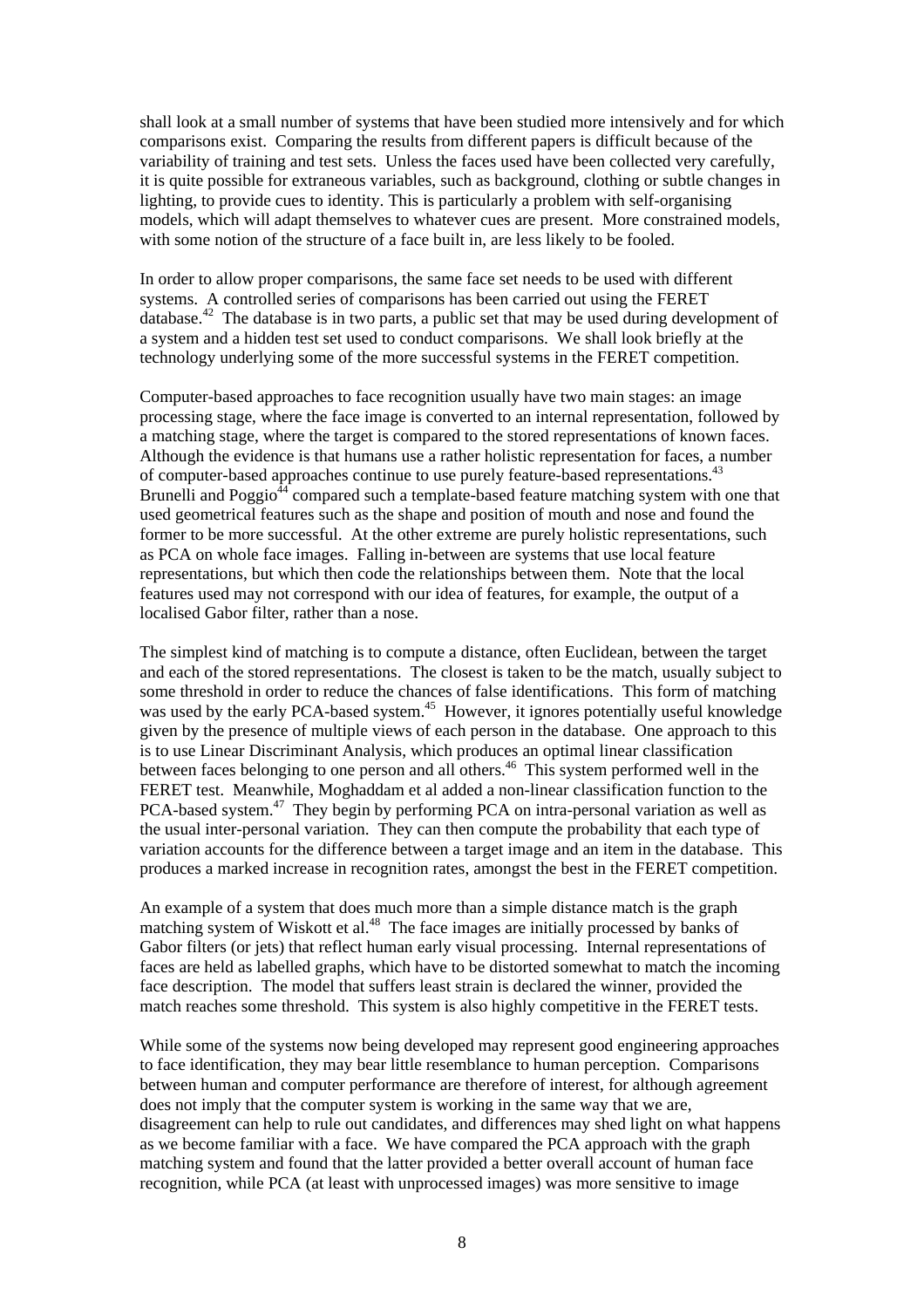variations and thus more resembled our abilities with unfamiliar faces.<sup>49</sup> There have recently been some other comparisons of these two systems, or variants thereof, with human performance.<sup>36,37,50</sup> Box 2 explores how some current systems fare at the same task of identity verification from video images that we have used with human participants.

## **Integration of perceptual and cognitive models**

In this review we have concentrated on the *perception* of faces, focussing on the visual analysis of relatively unfamiliar faces. However, there is a very large parallel literature concerned with *cognitive* or memorial aspects of face recognition. This literature is concerned mainly with delineating the different information-processing routes involved in extracting different types of meaning from the face, such as its emotional expression versus its identity, and with the stages of information processing involved in identifying familiar people - for example distinguishing a stage where the familiarity only is known, from a stage where knowledge of a person's occupation or nationality can be retrieved, from a stage where the person's name can be retrieved. The modal model of cognitive aspects of face processing was developed by Bruce and Young<sup>51</sup> and this remains a much-used framework today. The face identification component of that model was implemented by Burton et al.<sup>52</sup> in a simple connectionist architecture. The original and implemented versions of the model have been used to provide accounts for a number of phenomena, such as priming (the facilitation of recognition by an earlier encounter with an identical or related item), everyday recognition failure, the particular difficulty of recalling names even after the face has been identified, and a variety of impairments to face identification which may arise as a result of brain damage.

The perceptual and cognitive literatures have tended to run in parallel. So, models of memory for familiar people have tended to remain agnostic about the visual processes which deliver their input, developing accounts based upon hypothetical rather than real face patterns. Similarly, most perceptual models have not been constrained by what is known about the different kinds of information in memory which can be accessed via the face. This separation is unproblematic for many effects, particularly those that have a clear locus. However, there are a number of effects which require an account of both perceptual and memory processes. We have mentioned above the importance of familiarity with a face for recognition and matching. Similarly, some effects of distinctiveness and priming differ according to whether faces are known or not.

We have recently offered an account which ties together perceptual and cognitive aspects of face recognition.<sup>53</sup> This model uses a front-end image processing system based on PCA (See box 1). Information from this analysis is passed on to a connectionist system<sup>52</sup> developed to account for the later stages of cognitive identification. This integrated model is able to capture a number of aspects of human face recognition, for example, a significant negative correlation between recognition time and human rated distinctiveness of the faces.

It is our belief that future models of face processing must incorporate both perceptual and cognitive aspects if they are to tackle some of the most important and interesting aspects of the problem. Moreover, since cognitive models have emphasised processes involved in the recognition of already familiar faces, and research on face perception has often focused on the processing of unfamiliar ones, the marriage of these approaches will be necessary also if we are to understand the ways in which representations change as faces become familiar. Although our own model may very well turn out not be the most useful, we believe it makes a start in bringing together these areas of study which traditionally remain separate.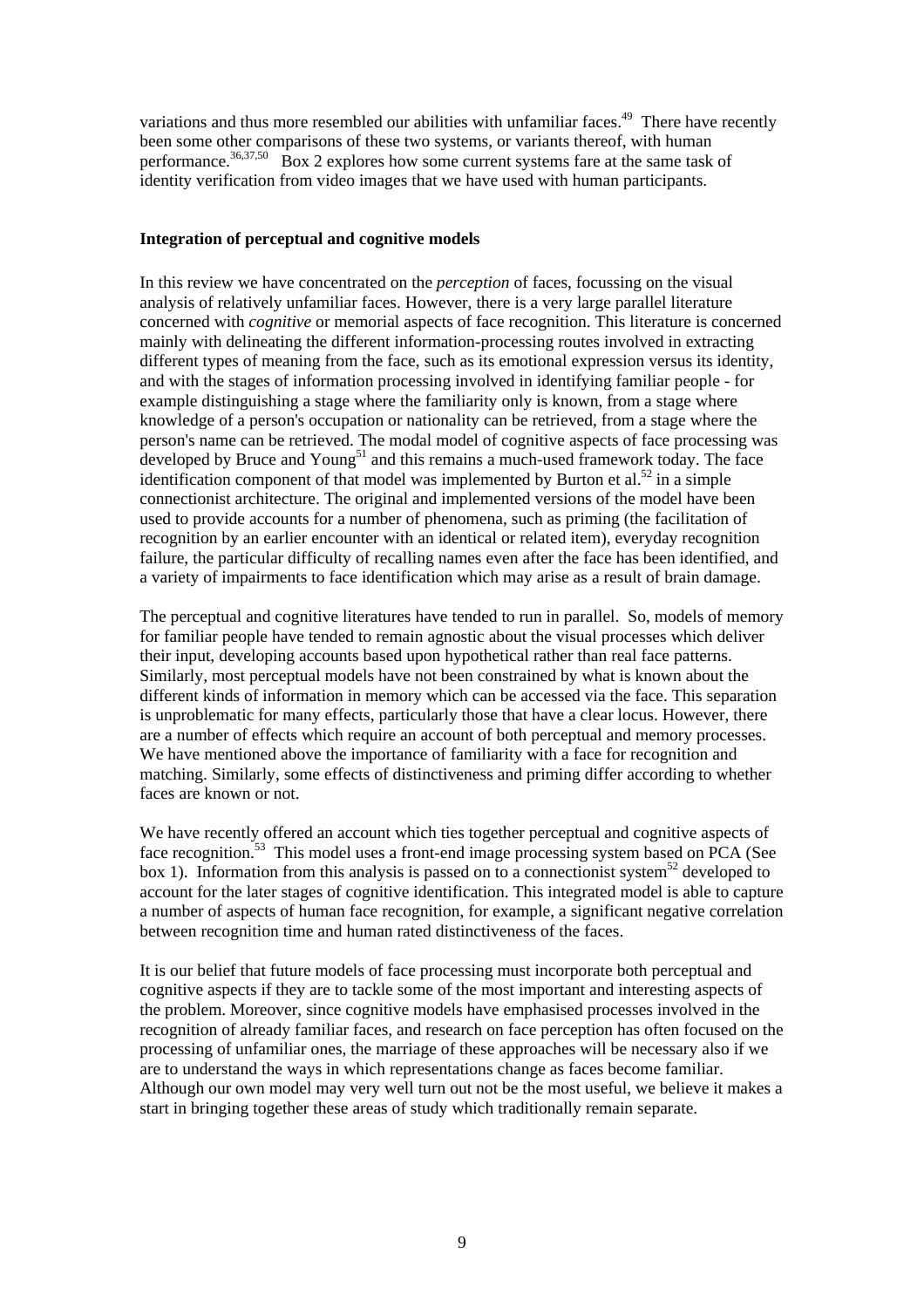#### **Current research: adding dimensions**

Most work to date has used static, 2-dimensional images of faces. More powerful computers have started to lift these restrictions, e.g. Blanz and Vetter<sup>54</sup> describe a very sophisticated 3-D model of faces that can produce variations in appearance to order. These techniques are finding their way into psychological testing with some unexpected results, for example, it was found that caricatures in 3D look older, rather than more recognisable.<sup>55</sup> The effects of motion on recognition are also beginning to be tested. Benefits of movement for the task of unfamiliar face recognition are unclear (e.g. Christie & Bruce<sup>56</sup> and Bruce et al.<sup>39</sup> report no benefits, while Pike et al.<sup>57</sup> find advantages for study of moving items in recognition memory), but there have recently been some intriguing demonstrations that motion can aid the identification of familiar faces seen in images which are otherwise difficult to recognise.58,59. This suggests that as faces become familiar, their characteristic patterns of movement may become represented in memory as well as the static form.

# **Outstanding questions**

What internal changes accompany the change in performance as we become familiar with a face, to go from the situation where it is hard even to match photographs to one where a highly impoverished stimulus is adequate for recognition? What are the dimensions that we use to describe faces internally? How important is motion in face identification? How important is 3D information? Will it be possible to produce computer systems that are consistently more reliable than humans at identifying unfamiliar faces?

#### References

- 1. Burton, A. M. et al. (1999) Face recognition in poor-quality video: Evidence from security surveillance. *Psychological Science* 10, 243-248.
- 2. O'Toole, A. J. et al. (1998) Stimulus-specific effects in face recognition over changes in viewpoint. *Vision Research* 38, 2351-2363.
- 3. Hill, H. et al. (1997) Information and viewpoint dependence in face recognition. *Cognition* 62, 201-222.
- 4. Moses, Y. et al. (1996) Generalization to novel images in upright and inverted faces. *Perception* 25(4), 443-461.
- 5. O'Toole, A. J. et al. (1998) The perception of face gender: The role of stimulus structure in recognition and classification. *Memory and Cognition* 26, 146-160.
- 6. Bruce, V. and Langton, S. (1994) The use of pigmentation and shading information in recognising the sex and identities of faces. *Perception* 23, 803-822.
- 7. Hayes, T. et al. (1986) Recognition of positive and negative bandpass-filtered images. *Perception* 15, 595-602.
- 8. Johnston, A. et al. (1992) Recognising faces: Effects of lighting direction, inversion, and brightness reversal. *Perception* 21, 365-375.
- 9. Hill, H. and Bruce, V. (1996) Effects of lighting on the perception of facial surfaces. *Journal of experimental psychology-human perception and performance* 22(4), 986-1004.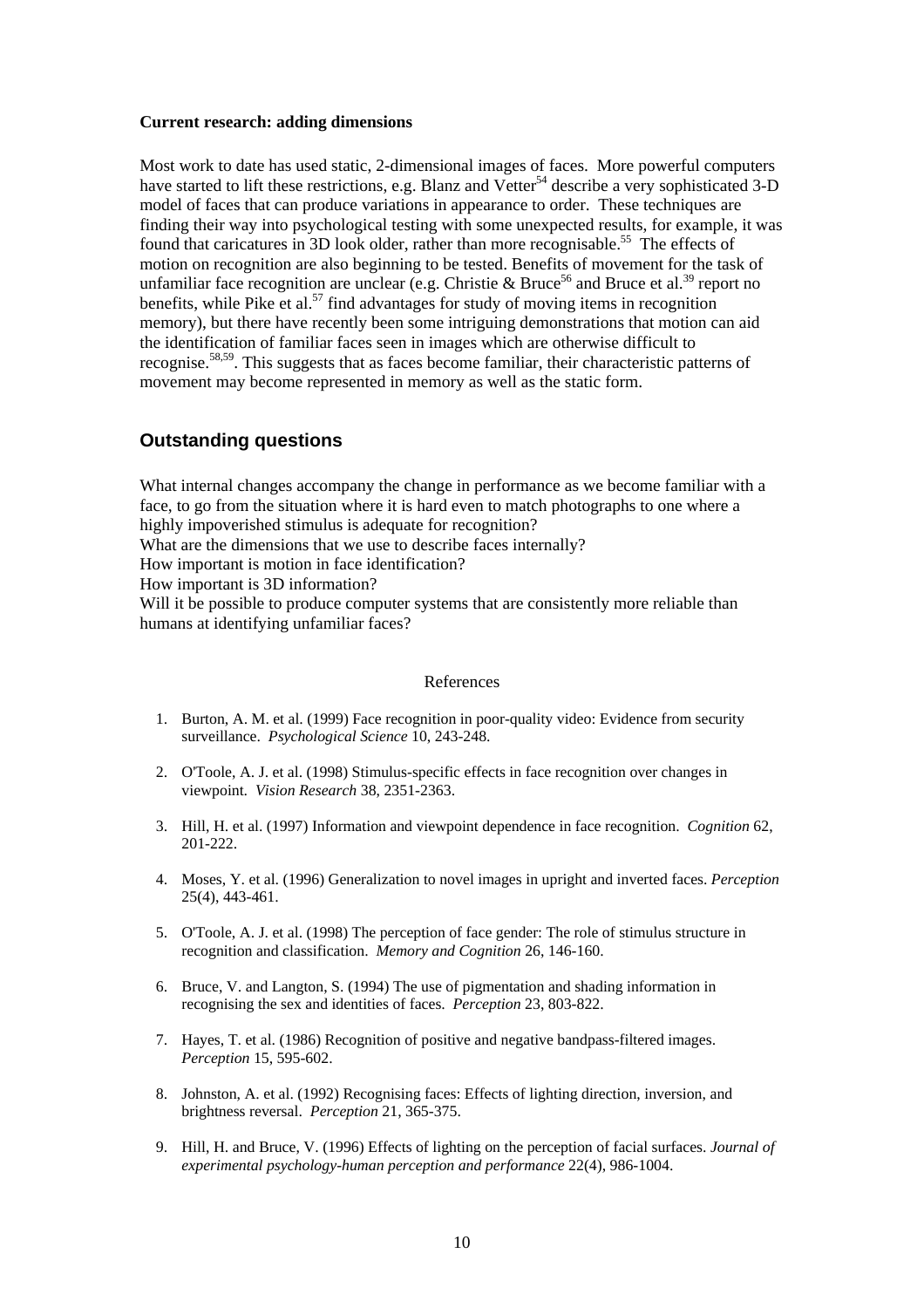- 10. Kemp, R. et al. (1996) Perception and recognition of normal and negative faces: the role of shape from shading and pigmentation cues *Perception* 25, 37-52.
- 11. Thompson, P. (1980) Margaret Thatcher: A new illusion. *Perception* 9, 483-484.
- 12. Valentine, T. (1988) Upside-down faces: A review of the effect of inversion upon face recognition. *British Journal of Psychology* 79, 471-491.
- 13. Farah, M. et al. (1998) What is ''special'' about face perception? *Psychological review* 105(3), 482-498.
- 14. Young, A. W. et al. (1987) Configurational information in face perception. *Perception* 16, 747- 759.
- 15. Bartlett, J. C. and Searcy, J. (1993) Inversion and configuration of faces. *Cognitive Psychology* 25, 281-316.
- 16. Searcy, J. H. and Bartlett, J. C. (1996) Inversion and processing of component and spatialrelational information in faces. *Journal of Experimental Psychology: Human Perception and Performance* 22, 904-915.
- 17. Leder, H. and Bruce, V. (1998) Local and relational aspects of face distinctiveness. *Quarterly Journal of Experimental Psychology: Human Experimental Psychology* 51(3), 449-473.
- 18. Tanaka, J. W. and Farah, M. J. (1993) Parts and wholes in face recognition. *Quarterly Journal of Experimental Psychology: Human Experimental Psychology* 46A, 225-245.
- 19. Cooper, E. E. and Wojan, T. J. (1996) Differences in the coding of spatial relations in faces and objects *Investigative Opthalmology and Visual Science* 37, 842.
- 20. Leder, H. and Bruce, V. (In press) When inverted faces are recognised: the role of configural information in face recognition *Quarterly Journal of Experimental Psychology*.
- 21. Aguirre, G. K. et al. (1999) Stimulus inversion and the responses of face and object-sensitive cortical areas *Neuroreport* 10, 189-194.
- 22. Haxby, J. et al. (1999) The effect of face inversion on activity in human neural systems for face and object perception *Neuron* 22, 189-199.
- 23. Light, L. L. et al. (1979) Recognition memory for typical and unusual faces. *Journal of Experimental Psychology: Human Learning and Memory* 5, 212-228.
- 24. Valentine, T. and Bruce, V. (1986) Recognizing familiar faces: The role of distinctiveness and familiarity. *Canadian Journal of Psychology* 40, 300-305.
- 25. Rhodes, G. et al. (1987) Identification and ratings of caricatures: Implications for mental representations of faces. *Cognitive Psychology* 19, 473-497.
- 26. Benson, P. J. and Perrett, D. I. (1991) Perception and recognition of photographic quality facial caricatures: Implications for the recognition of natural images. *European Journal of Cognitive Psychology* 3, 105-135.
- 27. Lewis, M. B. and Johnston, R. A. (1999) A unified account of the effects of caricaturing faces *Visual Cognition* 6, 1-42.
- 28. G. Rhodes, Superportraits: Caricatures and recognition. (Psychology Press, Hove, ed. 1996).
- 29. Valentine, T. (1991) A unified account of the effects of distinctiveness, inversion, and race in face recognition. *Quarterly Journal of Experimental Psychology: Human Experimental Psychology* 43A, 161-204.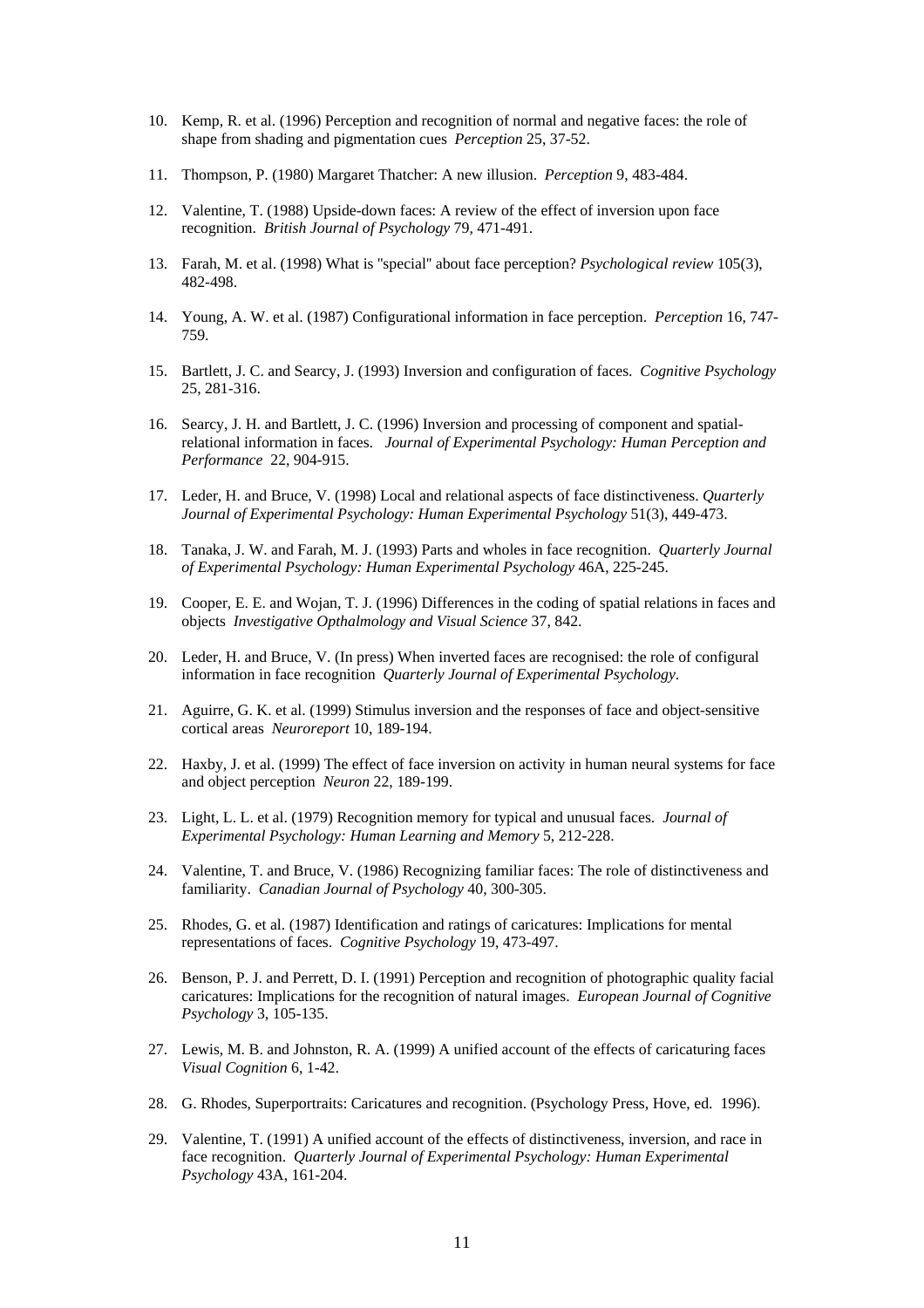- 30. Byatt, G. and Rhodes, G. (1998) Recognition of own-race and other-race caricatures: Implications for models of face recognition. *Vision Research* 38, 2455-2468.
- 31. Burton, A. M. and Vokey, J. R. (1998) The face-space typicality paradox: Understanding the face-space metaphor. *Quarterly Journal of Experimental Psychology: Human Experimental Psychology* 51A, 475-483.
- 32. Wickham, L. H. V. et al. (2000) Facial distinctiveness: its measurement, distribution and influence on immediate and delayed recognition. *British Journal of Psychology* 91, 99-123.
- 33. Busey, T. (1998) Exemplar-based models of face recognition. *Journal of Mathematical Psychology* 42(4), 494.
- 34. O'Toole, A. J. et al. (1994) Structural aspects of face recognition and the other-race effect. *Memory and Cognition* 22, 208-224.
- 35. Hancock, P. J. B. et al. (1996) Face processing: Human perception and principal components analysis. *Memory and Cognition* 24, 26-40.
- 36. Scheuchenpflug, R. (1999) Predicting face similarity judgements with a computational model of face space. *Acta Psychologica* 100, 229-242.
- 37. Dailey, M. N. et al. (1999) Facial memory is kernel density estimation (almost). *Advances in Neural Information Processing 11*.
- 38. Logie, R. H. et al. (1987) Face recognition, pose and ecological validity. *Applied Cognitive Psychology* 1, 53-69.
- 39. Bruce, V. et al. (In Press) Verification of face identities from images captured on video *Journal of Experimental Psychology: Applied*.
- 40. Chellappa, R. et al. (1995) Human and machine recognition of faces a survey. *Proceedings of the IEEE* 83(5), 705-740.
- 41. Grudin, M. A. (2000) On Internal Representations in Face Recognition Systems *Pattern Recognition* 33, 1161-1177.
- 42. Phillips, P. et al. (1998) The Feret database and evaluation procedure for face-recognition algorithms. *Image and vision computing* 16(5), 295-306.
- 43. Doi, M. et al. (1998) A robust face identification against lighting fluctuation for lock control. *Proceedings of the Third International Conference on Automatic Face and Gesture Recognition*. 42-47. Los Alamitos, California, IEEE Computer Society.
- 44. Brunelli, R. and Poggio, T. (1993) Face recognition features versus templates. *IEEE transactions on pattern analysis and machine intelligence* 15(10), 1042-1052.
- 45. Turk, M. and Pentland, A. (1991) Eigenfaces for recognition. *Journal of Cognitive Neuroscience* 3, 71-86.
- 46. Zhao, W. et al. (1998) Discriminant analysis of principal components for face recognition. *Proceedings of the Third International Conference on Automatic Face and Gesture Recognition*. 336-341. Los Alamitos, California, IEEE Computer Society.
- 47. Moghaddam, B. et al. (1998) Beyond eigenfaces: probabilistic matching for face recognition. *Proceedings of the Third International Conference on Automatic Face and Gesture Recognition*. 30-35. Los Alamitos, California, IEEE Computer Society.
- 48. Wiskott, L. et al. (1997) Face recognition by elastic bunch graph matching. *IEEE transactions*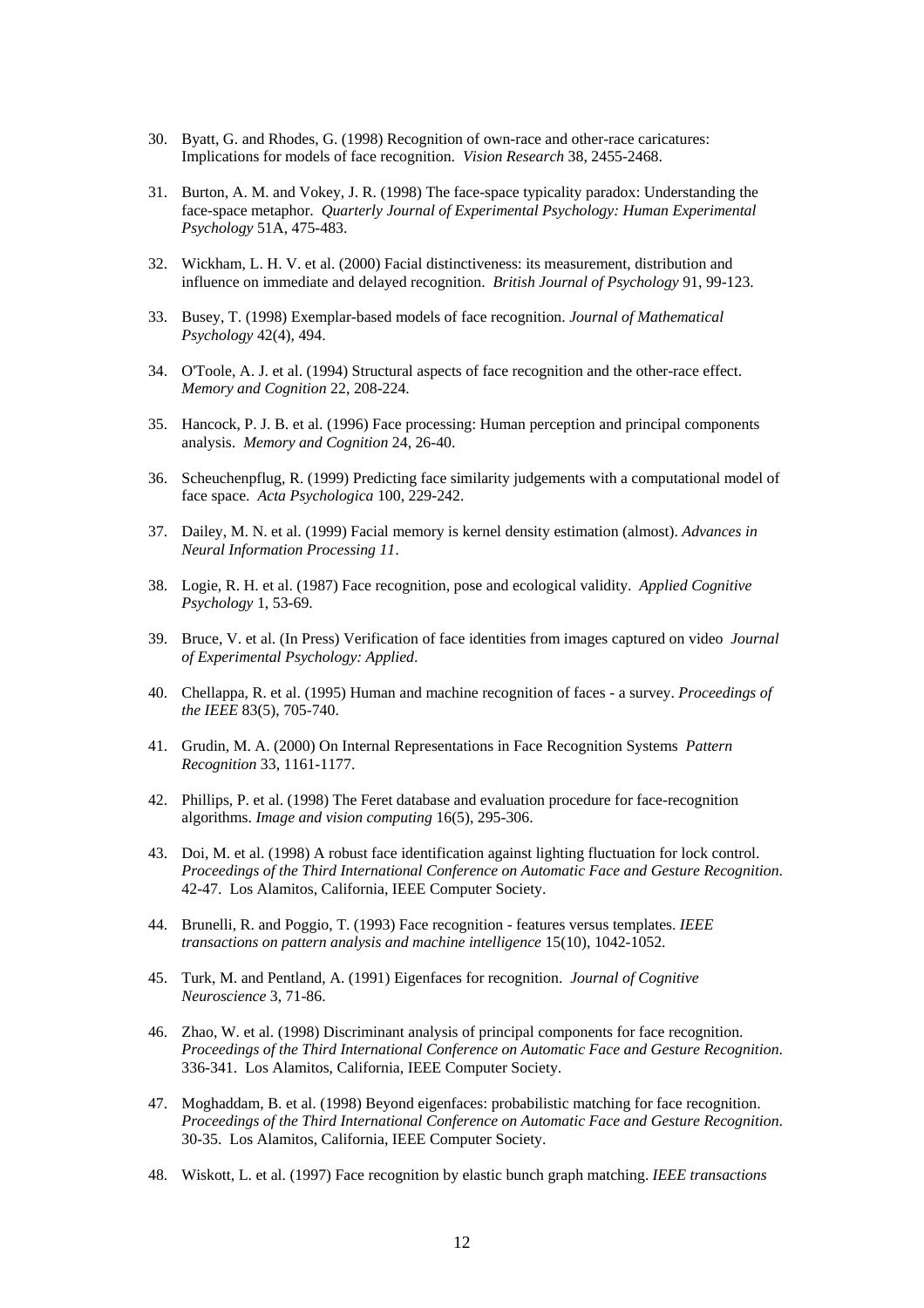*on pattern analysis and machine intelligence* 19(7), 775-779.

- 49. Hancock, P. J. B. et al. (1998) A comparison of two computer-based face identification systems with human perceptions of faces. *Vision Research* 38, 2277-2288.
- 50. Kalocsai, P. et al. (1998) Face similarity space as perceived by humans and artificial systems. *Proceedings of the Third International Conference on Automatic Face and Gesture Recognition*. 177-180. Los Alamitos, California, IEEE Computer Society.
- 51. Bruce, V. and Young, A. (1986) Understanding face recognition. *British Journal of Psychology* 77, 305-327.
- 52. Burton, A. M. et al. (1990) Understanding face recognition with an interactive activation model. *British Journal of Psychology* 81, 361-380.
- 53. Burton, A. M. et al. (1999) From pixels to people: A model of familiar face recognition. *Cognitive Science* 23, 1-31.
- 54. Blanz, V. and Vetter, T. (1999) A morphable model for the synthesis of 3D faces. *SIGGRAPH'99 Conference Proceedings*.
- 55. O'Toole, A. et al. (1997) Three-dimensional caricatures of human heads: distinctiveness and the perception of facial age. *Perception* 26(6), 719-732.
- 56. Christie, F. and Bruce, V. (1998) The role of dynamic information in the recognition of unfamiliar faces. *Memory and Cognition* 26, 780-790.
- 57. Pike, G. E. et al. (1997) Recognizing moving faces: The relative contribution of motion and perspective view information. *Visual Cognition* 4, 409-437.
- 58. Knight, B. and Johnston, A. (1997) The role of movement in face recognition. *Visual Cognition* 4, 265-273.
- 59. Lander, K. et al. (1999) The role of movement in the recognition of famous faces *Memory and Cognition* 27, 974-985.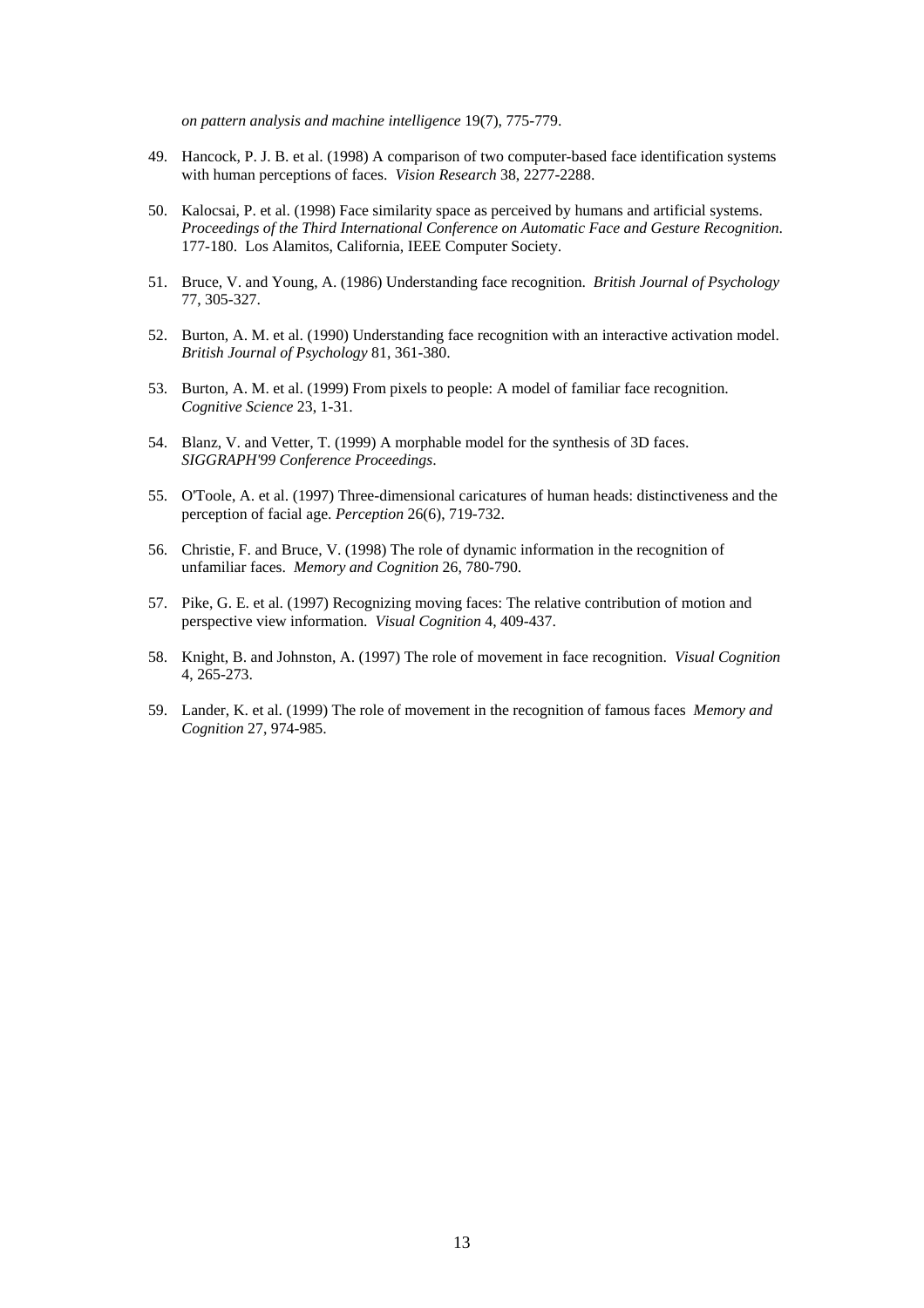**Box 1 Principal components analysis of faces**.



Figure I From left to right, the first three image components, illustrated by subtracting (top row) and adding the component to the average face (though note that the sign of the change is arbitrary). These early components are largely dominated by lighting and hair effects, but note that the second strongly codes face sex.

Principal components analysis is a standard statistical technique for reducing large volumes of data, which has been proposed as a model of face recognition.<sup>a</sup> The analysis yields a basis set for coding faces in a compact fashion, perhaps 20-50 real numbers, which can be matched easily with those in a database. Recognition performance can be improved by first standardising the shape of each face, by marking key features such as eyes and nose and then morphing the face to the average positions.<sup>b</sup> This leaves the image PCA with a more linear space, since the features all appear in the same location on each face. The resultant *eigenfaces* may best be illustrated by adding and subtracting them from the average face, see Figure I above. This set came from an analysis of 50 male and 50 female faces. The second component codes strongly for sex, as was found by O'Toole et al.<sup>c</sup>, but clearer here because of the initial shape averaging.

The shape vectors that result from defining the location of key features may also be subjected to PCA to reveal the major modes of variation of the configurations of the features, *eigenshapes*. The effects of these can also be shown by adding and subtracting them from the average face shape, $d$  see Figure II. Animations of these changes may be seen at [http://www.stir.ac.uk/psychology/Staff/pjbh1.](http://www.stir.ac.uk/psychology/Staff/pjbh1) The codes for the image and shape components of each face form the input to the integrated model of face recognition described in the main text.

PCA is able to match some aspects of human performance, such as the other race effect.<sup>e</sup> If PCA is performed on a set of faces of one race, then other faces from that race are coded better than faces from a different race. The other race varies along different dimensions, which are not well captured by those derived from the first set. However, as the figure above indicates, PCA on raw images is very sensitive to variations in image properties such as lighting. As is shown in Box 2, human recognition of unfamiliar faces is also affected by changes of the image.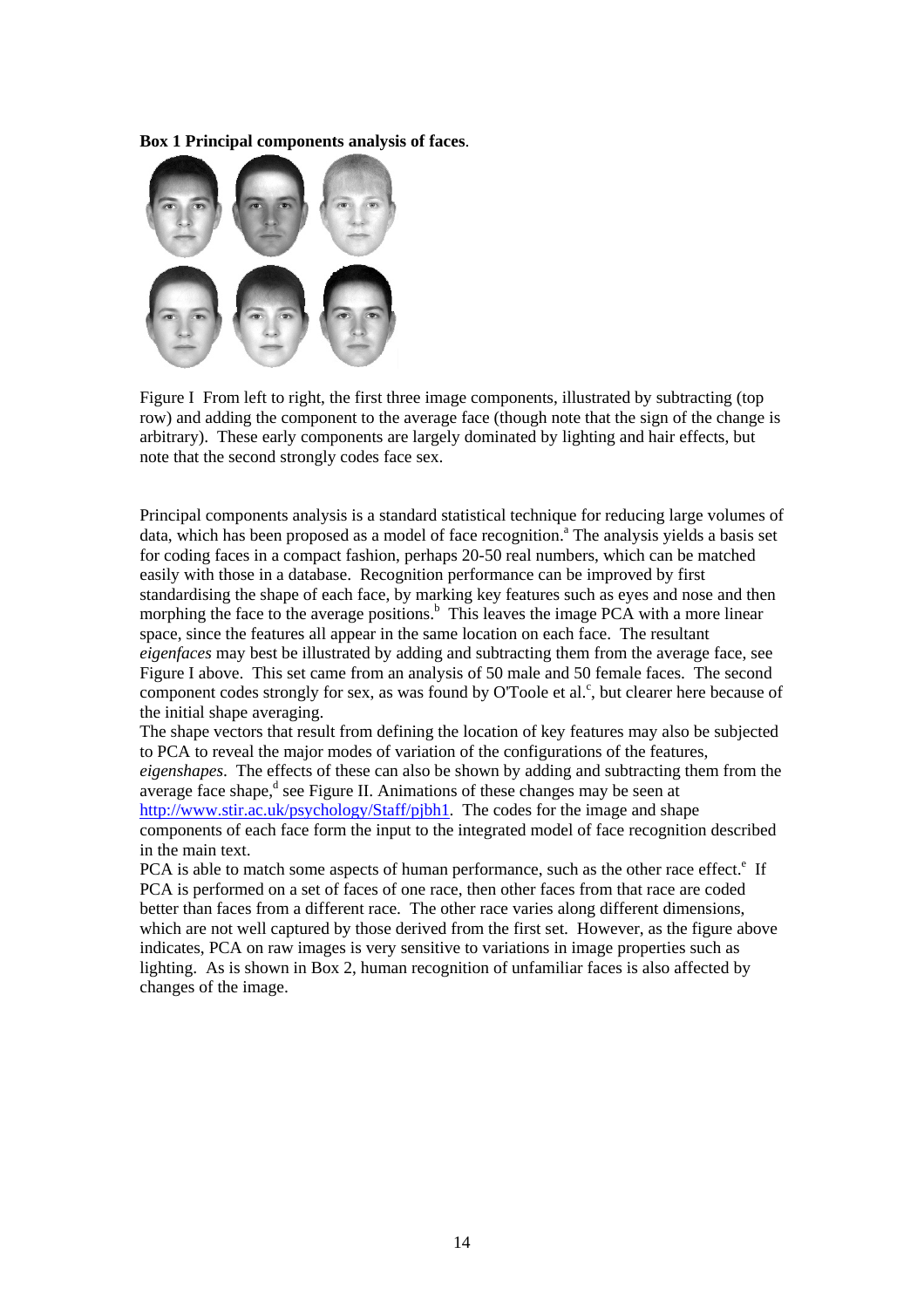

Figure II From left to right, the first two and the ninth shape components, illustrated by subtracting (top row) and adding the component to the shape of the average shape-free face. The first codes head size, along with an element of face sex (women in this set have smaller heads, even after normalising for pupil centres). The ninth is included because it clearly captures another aspect of sex differences.

#### References

- a. Turk, M. and Pentland, A. (1991) Eigenfaces for recognition. *Journal of Cognitive Neuroscience* 3, 71-86.
- b. Craw, I. and Cameron, P. (1991) Parameterising images for recognition and reconstruction. Mowforth, P. *Proceedings of the British Machine Vision Conference*. pp 367-370. London, Springer-Verlag.
- c. O'Toole, A. J. et al. (1991) Classifying faces by race and sex using an autoassociative memory trained for recognition. Hammond, K. J. and Gentner, D. *Proceedings of the Thirteenth Annual Conference of the Cognitive Science Society*. pp 847-851. Hillsdale, NJ, Erlbaum.
- d. Lanitis, A. et al. (1995) Automatic Face Identification System Using Flexible Appearance Models *Image and Vision Computing* 13, 393-401.
- e. O'Toole, A. J. et al. (1994) Structural aspects of face recognition and the other-race effect. *Memory and Cognition* 22, 208-224.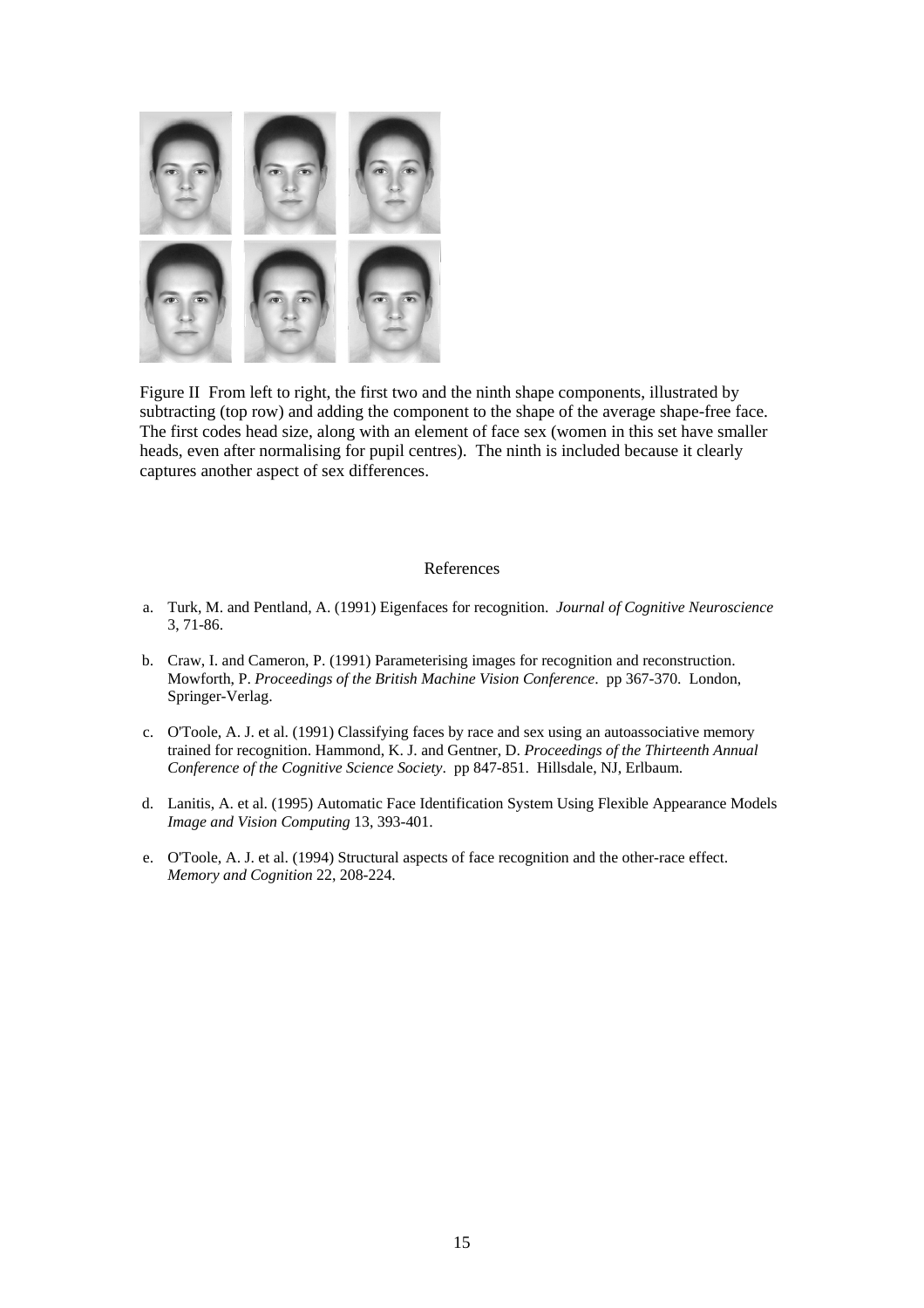#### **Box 2: Matching unfamiliar faces by people and computers**

Compare the face at the top with the ten shown below. Which one is the same as the person shown at the top? This is an example of the kind of task reported by Bruce et al.<sup>a</sup> Participants were shown a single target video-image presented with 10 photographs. Their task was to match the target against the photographic arrays. In the first of this series of experiments, the target was present in half the arrays and participants were asked to determine whether or not he was present, and which one if present. In later experiments all arrays contained a target, and participants were asked to find the closest matching face from the array. The experiments produced surprising results. Despite the high quality images, a large number of errors arose even when viewpoints were coincident as illustrated here. On average, errors were made on about 30% of trials when the target was present on only half the trials, and on 20% of trials when the target was always present. Performance dropped further when there was a change in viewpoint or expression between the faces to be compared. Performance in these studies was not improved significantly if participants were shown short video clips rather than still images for comparison. Nor did it make any difference whether the target, array faces, or both were shown in colour rather than grey-scale. We also showed that matching performance was dominated by the external features of the faces to be matched. If only the internal features of the target (top) image were shown, performance was incorrect 51% of the time.

These results are important, as they suggest that image quality is not the only factor which limits abilities to identify unknown faces shown on video images. Moreover, it underlines the need to examine automatic methods to improve face verification.

In parallel studies, we (Miller et al. unpublished manuscript) have examined how well computer image analysis systems can do the same task, using the same face sets as humans. We have compared two automated image analysis systems. The automated systems are Principal Components Analysis (PCA, see box 1) and Gabor Wavelet analysis.<sup>b</sup> Neither of the systems we examined was very successful at the tasks given, and in general, neither was as good as human vision. On the task illustrated in this box, using full-face neutral expression images, human vision was 78% correct; the graph-matching system managed 70% correct, but PCA based upon the first 40 components managed only 59% correct. However, a modification of the PCA-based system to use Mahalanobis rather than Euclidean distance<sup>c</sup> in some respects a means of compensating for the differences in lighting between different photographic media - did yield performance which could exceed human perception (86% using 40 components), though only when viewpoints of the faces to be matched were closely coincident. When there was variation in the viewpoints to be compared, human performance by far surpassed any of the PCA-based systems.